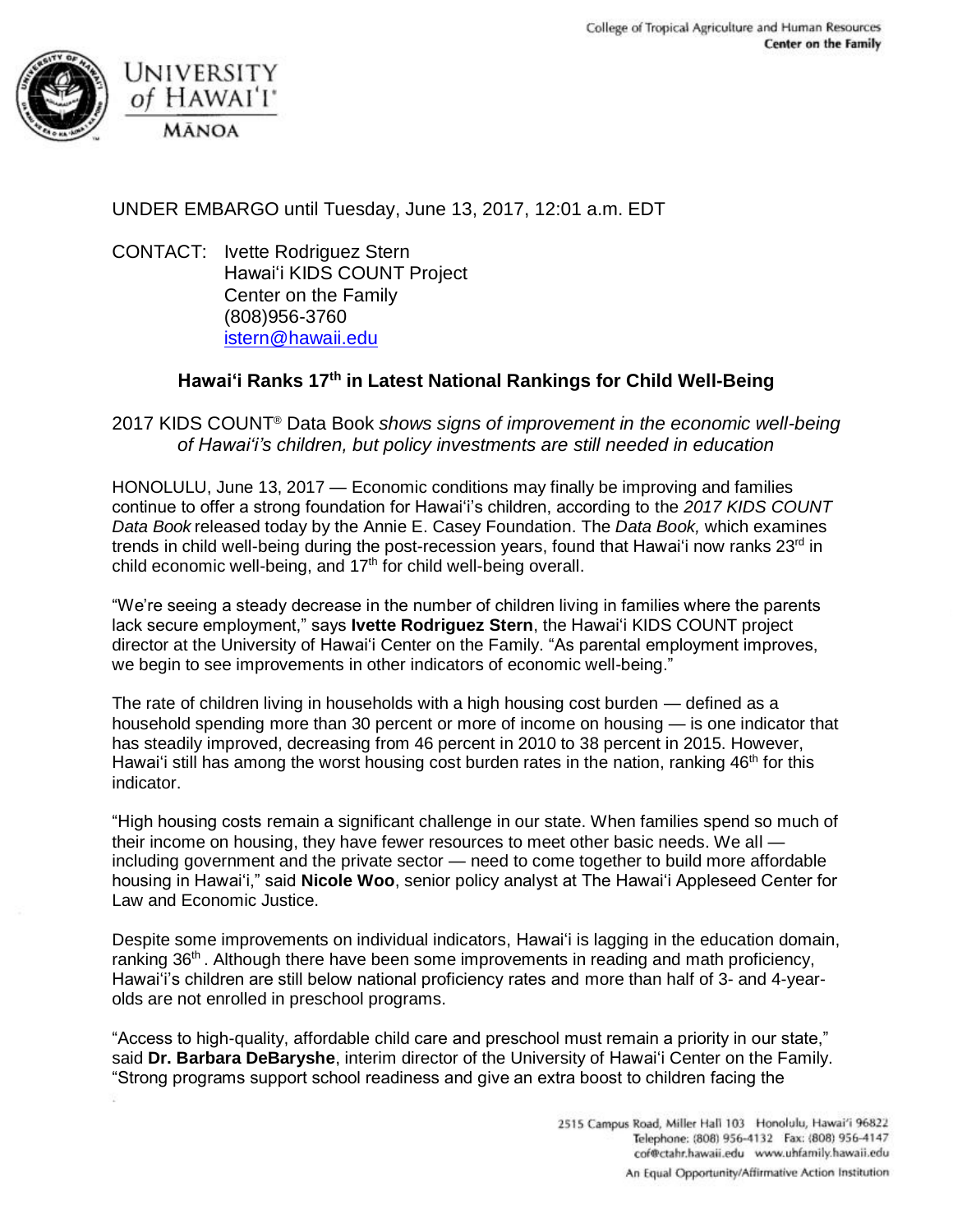difficult odds of poverty or family hardship. Sadly, we simply do not have enough child care seats in our state, especially for infants and toddlers. We need policy incentives that allow providers to serve more children, give families more assistance paying for care and help more programs reach quality benchmarks. Investments in our keiki now will have large payoffs in the future."

The annual *KIDS COUNT Data Book* uses 16 indicators to rank each state across four domains that represent what children need most to thrive. Findings for Hawai'i include the following:

- Three of four economic indicators the percentage of children whose parents lack secure employment, children in households with a high housing cost burden, and teens not in school and not working — have improved since the release of the *2016 KIDS COUNT Data Book*. The percentage of children living in poverty has failed to improve past 2010 levels and returned to 14 percent in 2015.
- There were improvements in three of the four indicators in the education domain compared to 2010 data — reading and math proficiency and the percentage of high schoolers graduating on time — however, the percentage of 3- and 4-year-olds not in preschool increased by 18 percent from 2010 to 2015.
- With only 2 percent of our children lacking health insurance coverage, Hawai'i continues to lead the nation in health, ranking eighth in this domain. This represents a 50 percent decrease in the percentage of kids without insurance compared to 2010.
- Hawai'i is also doing well in the family and community context, ranking  $10<sup>th</sup>$  in this domain. The teen birth rate has continued an impressive decline of 36 percent since 2010, and we have fewer children living in high poverty neighborhoods in 2015 than in 2010.

Besides emphasizing investments in early childhood education programs, with the *Data Book*, the Annie E. Casey Foundation demonstrates the need for protecting health insurance coverage for children and expanding programs that create economic stability for families at the state and federal levels.

"We've done well in making sure that our children have health insurance coverage. However, health care reforms that limit federal funds coming to our state for Medicaid or that allow insurers to deny coverage for pre-exiting conditions will threaten the well-being of our most vulnerable children and youth. We must continue to work hard at all levels to make sure that coverage is not jeopardized," said Stern.

Woo adds, "On a positive note, this year the Legislature approved a state earned income tax credit (EITC). Unfortunately, the state credit is non-refundable, which will limit tax refunds available to families when the amount of their EITC is larger than what they owe in state income tax. Nevertheless, this is a great start and represents breakthrough legislation that supports lowincome families and children in our state."

## **Release Information**

The *2017 KIDS COUNT Data Book* will be available June 13 at 12:01 a.m. EDT at [www.aecf.org.](http://www.aecf.org/) Additional information is available at [www.aecf.org/databook,](http://www.aecf.org/databook) which also contains the most recent national, state and local data on hundreds of indicators of child well-being. Journalists interested in creating maps, graphs and rankings in stories about the *Data Book* can use the KIDS COUNT Data Center at [datacenter.kidscount.org.](http://datacenter.kidscount.org/)